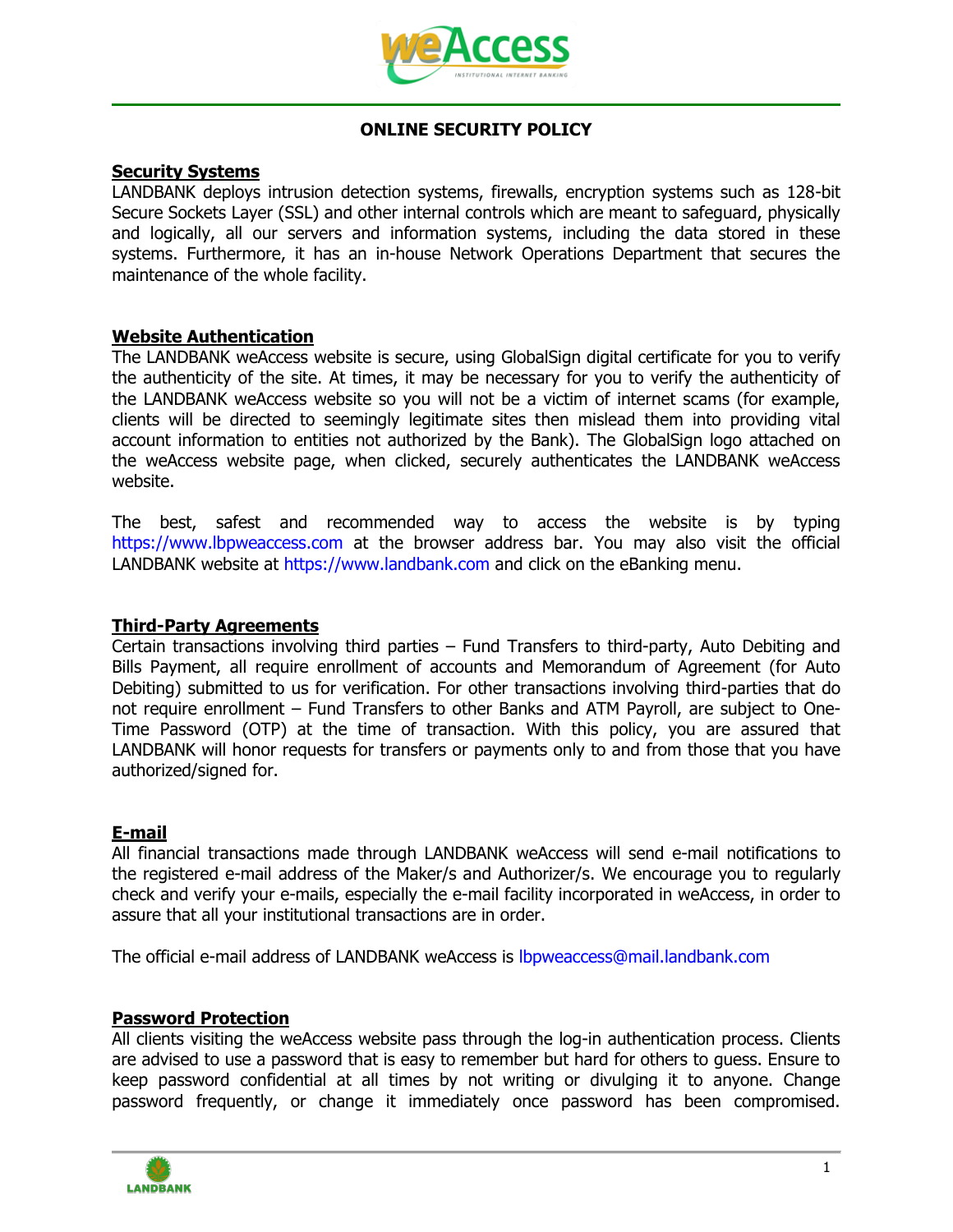

#### **How To Protect Yourself Online**

LANDBANK encourages clients to take part in protecting their account while doing transactions online by ALWAYS doing the following:

#### **1. Ensure that the site is secured before using it:**

a. Always type the complete web address into your browser instead of clicking links. By doing this, you are decreasing the risks of being deluded by a phishing\* site.

**\*Phishing** is the practice of attempting to obtain information (e.g., usernames, passwords, credit card details, Bank account numbers, ATM PIN, etc.) by pretending to represent a legitimate company in an e-mail or websites. The e-mail usually claims that it is necessary for the recipient to update and provide the information in the link or form attached in the e-mail. The criminals then use the information entered on the phishing site or form for their own fraudulent intentions.

Official URL of LANDBANK weAccess website: https://www.lbpweaccess.com Official e-mail Address of LANDBANK weAccess: lbpweaccess@mail.landbank.com

b. Ensure that 'https' and the padlock  $\Box$  symbol are present in the website. These indicators signify that the site you are entering is genuine and secure. Double click the padlock symbol to verify if the certificate issued is still within its valid dates or if it has been issued to the website you are accessing.